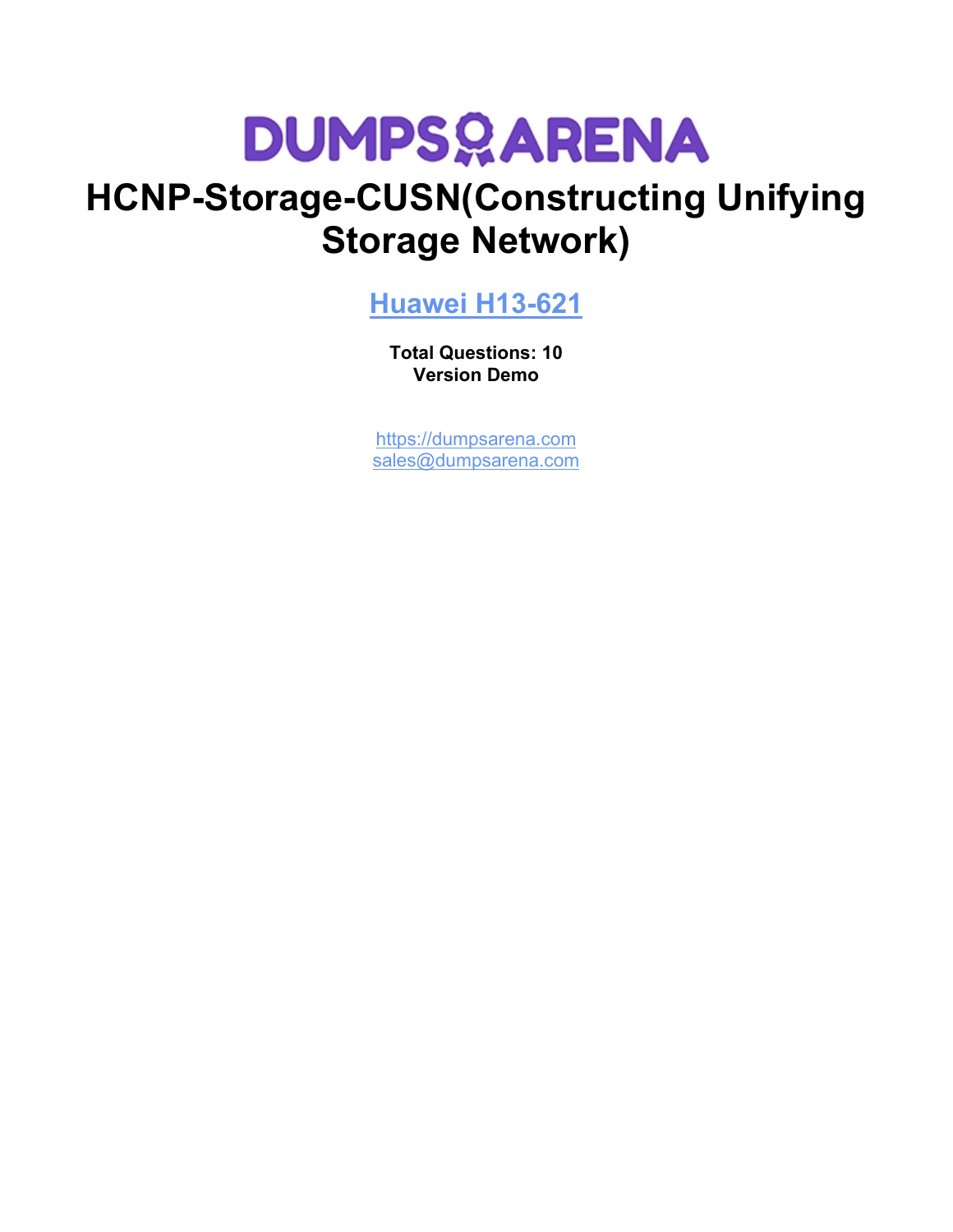#### **QUESTION NO: 1**

Which of the following statements of remote replication functions of array is correct? A. copy divided into synchronous replication and remote replication B. copy divided into asynchronous replication and remote replication C. copy divided in to inside this array replication and remote replication D. copy divided into synchronous replication and asynchronous replication Answer: C

#### **QUESTION NO: 2**

Substitution method is to use a normal part to replace a suspected abnormal part, so as to achieve the parts of the aim of locating faults and troubleshooting, can be a fiber optic jumper, a cable, a controller or a cascade modulE.

A. True B. False Answer: A

#### **QUESTION NO: 3**

Under AIX platform, what command is to check the host mounts all devices? A. cfgmgr –v B. lspv C. lsdev -Cc disk D. rmdev -dl hdisk2 Answer: B

#### **QUESTION NO: 4**

Main technical or functional of S5000T storage systems to enhance the reliability of the data are cache may fall protection, disk copy, global hot standby disk.

A. True B. False Answer: A

**QUESTION NO: 5**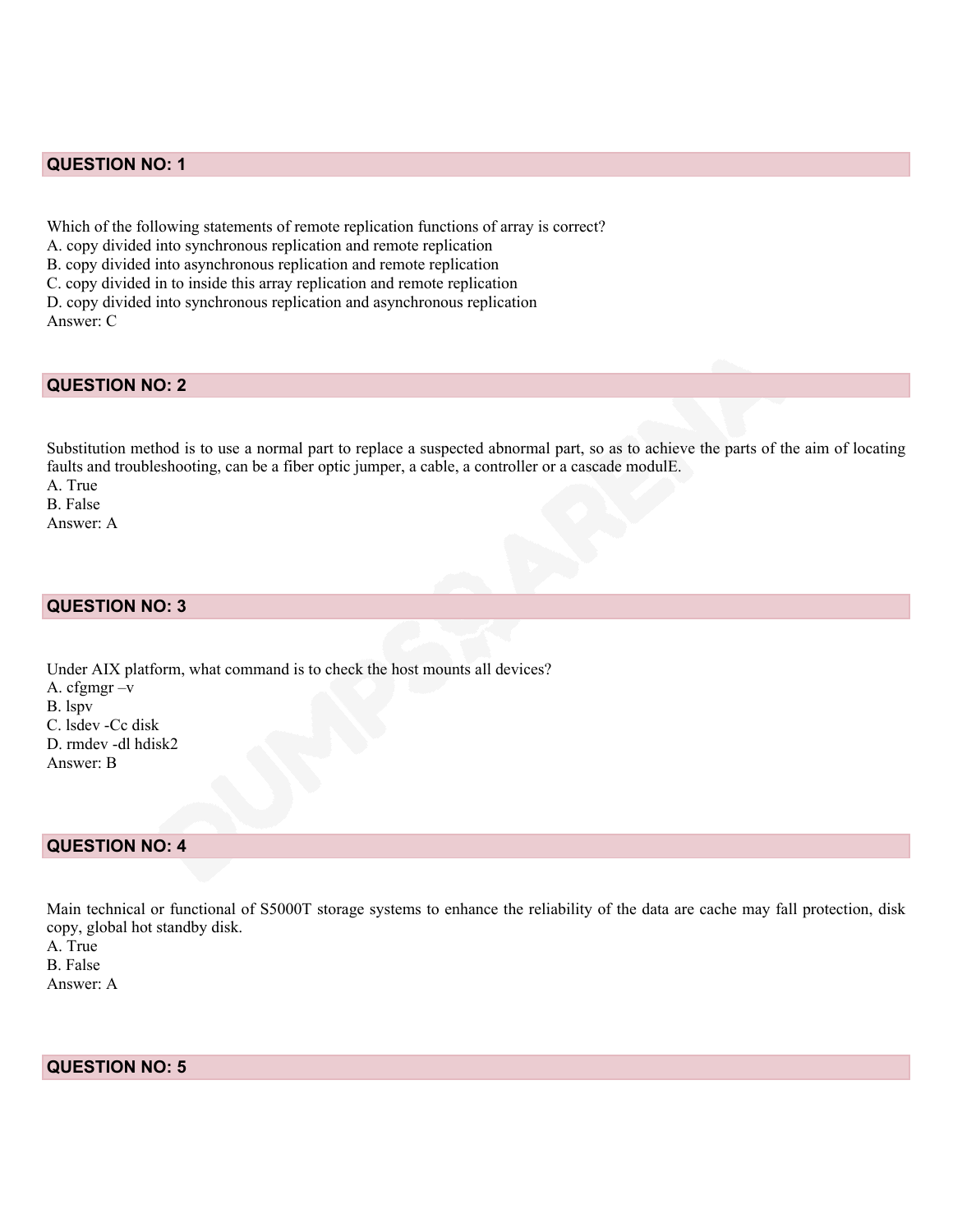

In SAN storage network deployment, which of the following opinions of optical switches zone are correct? (Select 3 Answers)

A. the recommended way is that a zone only has two ports, one belongs to the starter, the other belongs to the target

B. a port can belong to multiple zones

C. zone's type can be divided into hard zone and soft zone

D. under the condition of optical switch cascade, the same zone port cannot be distributed on the two switches Answer: A, B, C

#### **QUESTION NO: 6**

ISCSI is based on TCP/IP protocol, the default service port is? A. 3260 B. 8088 C. 8443 D. 3206 Answer: A

#### **QUESTION NO: 7**

In video monitoring business, RAID levels of the array recommend choosing RAID10, in order to achieve higher performance requirements.

A. True B. False Answer: B

#### **QUESTION NO: 8**

About RAID, which of the following description are correct? (Select 3 Answers)

A. RAID5 recommended the number of member disk is 5 to 9, RAID10 recommended the number of mirror in group is 2 B. capacity of RAID5 is N-1 / N, N is the number of member disk

C. capacity of RAID10 is N/M, N is the number of member disk, M is the number of mirror in group

D. when the pressure of front-end is enough, the performance of Raid5 write bandwidth and Raid10 bandwidth are same Answer: A, B, C

#### **QUESTION NO: 9**

About the storage array, which LUN copy function is true? (Select two Answers)

- A. when create LUN copy , you can use one virtual snapshot of LUN as the source of LUN
- B. when create increment LUN copy, you can use external array as the source of LUN